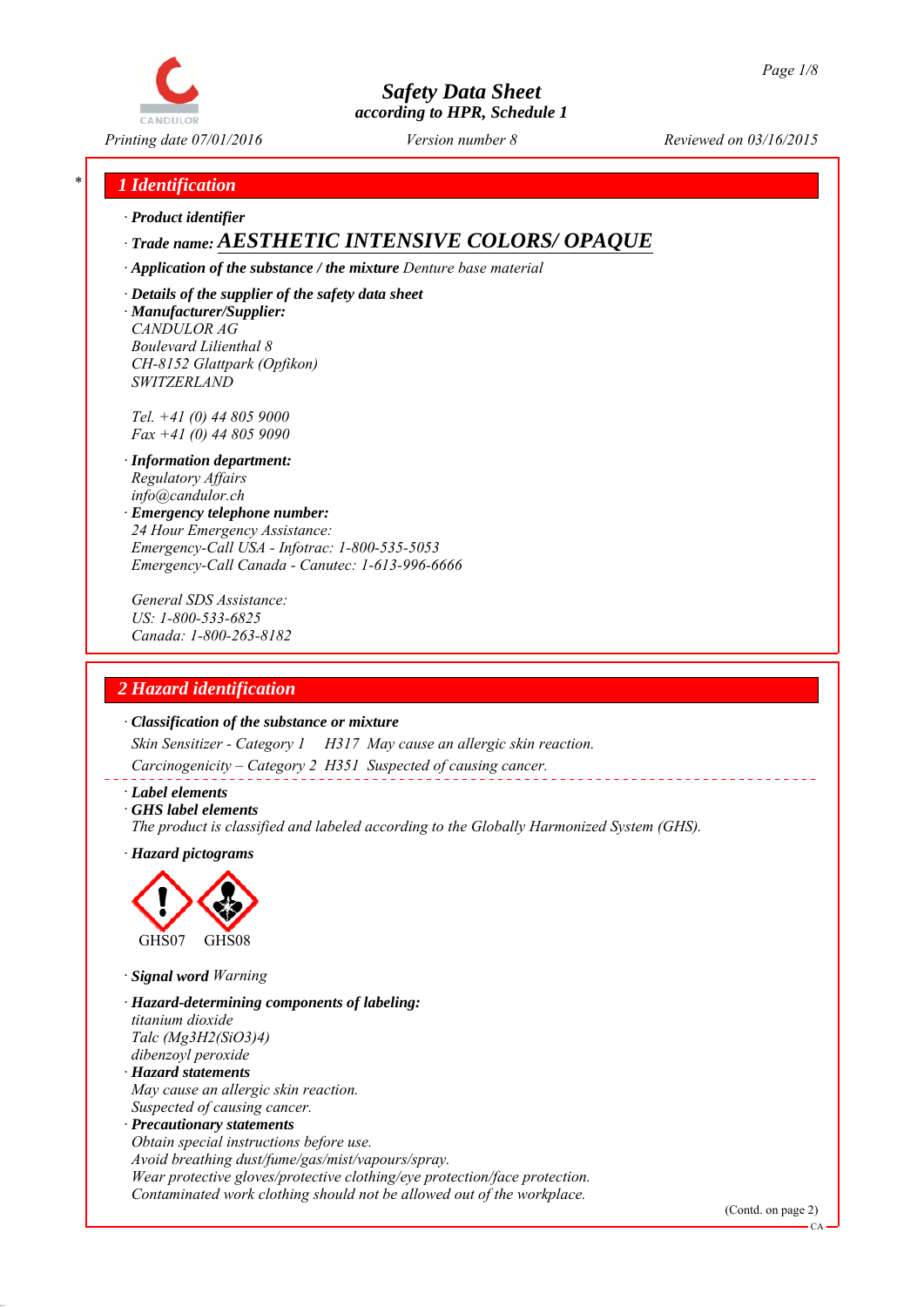*according to HPR, Schedule 1*

*Printing date 07/01/2016 Reviewed on 03/16/2015 Version number 8*

# *Trade name: AESTHETIC INTENSIVE COLORS/ OPAQUE*

(Contd. of page 1) *Do not handle until all safety precautions have been read and understood. Specific treatment (see on this label). IF ON SKIN: Wash with plenty of water. IF exposed or concerned: Get medical advice/attention. If skin irritation or rash occurs: Get medical advice/attention. Take off contaminated clothing and wash it before reuse. Store locked up. Dispose of contents/container in accordance with local/regional/national/international regulations. ∙ Classification system: ∙ NFPA ratings (scale 0 - 4)* 1 1  $\overline{\mathbf{0}}$ *Health = 1 Fire = 1 Reactivity = 0 ∙ HMIS-ratings (scale 0 - 4)* **HEALTH**  FIRE  $\boxed{\text{REACTIVITY} \boxed{0}}$  Reactivity = 0  $\boxed{0}$  $\overline{1}$ *Health = 0 Fire = 1 ∙ Other hazards Dust generation Particular danger of slipping on leaked/spilled product. ∙ Results of PBT and vPvB assessment ∙ PBT: Not applicable. ∙ vPvB: Not applicable.*

## *3 Composition/Information on ingredients*

*∙ Chemical characterization: Mixtures*

*∙ Description: > 95% Polymethylmethacrylate*

|                                    | · Dangerous components:             |                    |  |
|------------------------------------|-------------------------------------|--------------------|--|
| $CAS: 13463-67-7$ titanium dioxide |                                     | $\langle$ 1% w/w   |  |
|                                    | CAS: 14807-96-6 Talc (Mg3H2(SiO3)4) | $\langle$ 1% w/w   |  |
| $CAS: 94-36-0$                     | dibenzoyl peroxide                  | 0.3- $\leq$ 1% w/w |  |

#### *\* 4 First aid measures*

- *∙ Description of first aid measures*
- *∙ General information: No special measures required.*
- *∙ After inhalation: Supply fresh air; consult doctor in case of complaints.*
- *∙ After skin contact: Rinse with water.*
- *∙ After eye contact: Rinse opened eye for several minutes under running water. Then consult a doctor.*
- *∙ After swallowing:*
- *Rinse out mouth and then drink plenty of water.*
- *If symptoms persist consult doctor.*
- *∙ Information for doctor:*
- *∙ Most important symptoms and effects, both acute and delayed No further relevant information available.*
- *∙ Indication of any immediate medical attention and special treatment needed*
- *No further relevant information available.*

(Contd. on page 3)

CA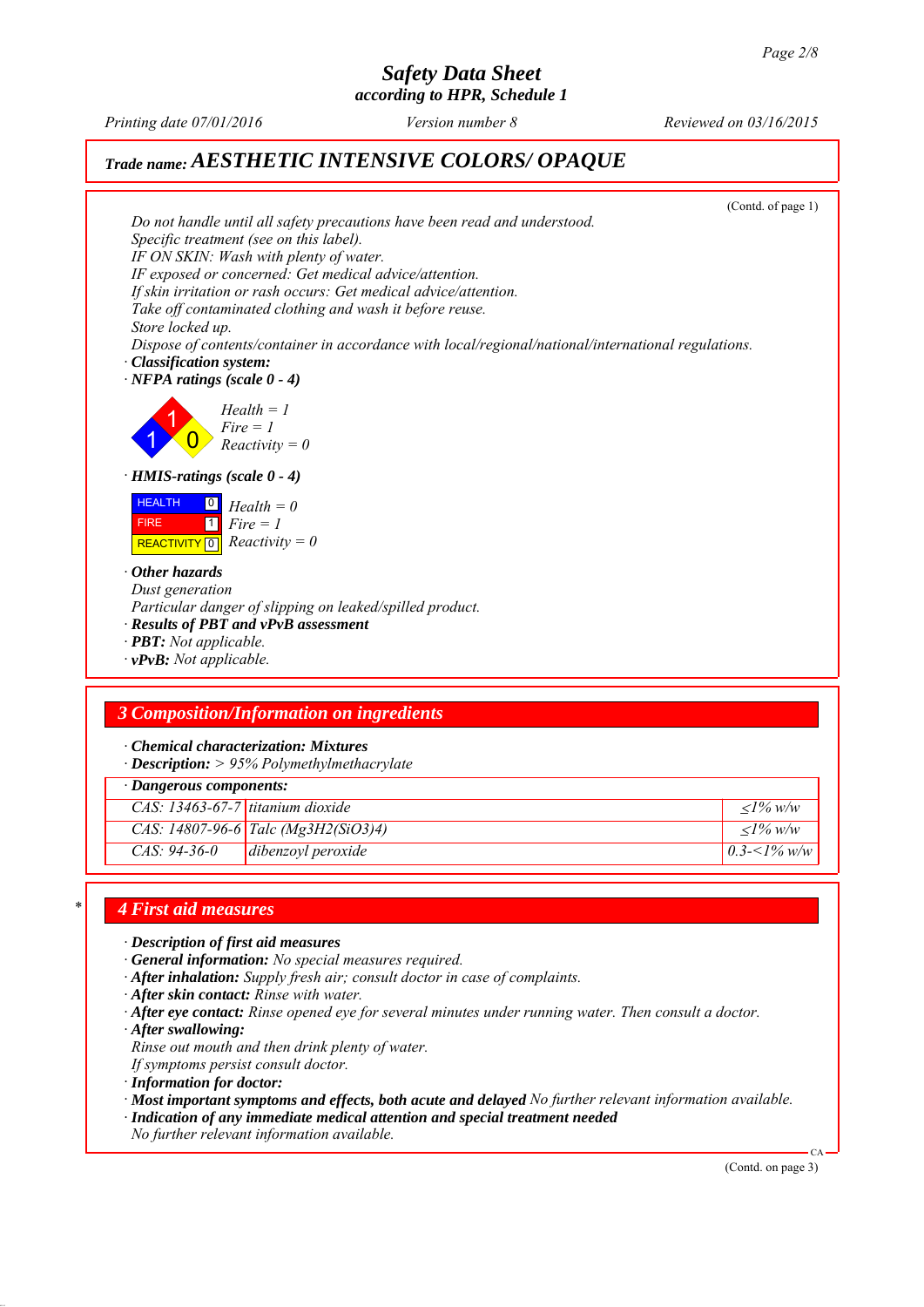# *Trade name: AESTHETIC INTENSIVE COLORS/ OPAQUE*

(Contd. of page 2)

### *5 Firefighting measures*

*∙ Extinguishing media*

- *∙ Suitable extinguishing agents:*
- *CO2, extinguishing powder or water spray. Fight larger fires with water spray or alcohol resistant foam.*
- *∙ Special hazards arising from the substance or mixture No further relevant information available.*
- *∙ Advice for firefighters*
- *∙ Protective equipment: No special measures required.*

#### *6 Accidental release measures*

- *∙ Personal precautions, protective equipment and emergency procedures Not required.*
- *∙ Environmental precautions: Do not allow to enter sewers/ surface or ground water.*
- *∙ Methods and material for containment and cleaning up: Pick up mechanically.*

*∙ Reference to other sections*

- *No dangerous substances are released.*
- *See Section 7 for information on safe handling.*
- *See Section 8 for information on personal protection equipment.*
- *See Section 13 for disposal information.*

#### *7 Handling and storage*

*∙ Handling:*

*∙ Precautions for safe handling*

*Only adequately trained personnel should handle this product. For use in dentistry only.*

*∙ Information about protection against explosions and fires: No special measures required.*

*∙ Conditions for safe storage, including any incompatibilities*

*∙ Storage:*

- *∙ Requirements to be met by storerooms and receptacles: Store only in the original receptacle.*
- *∙ Information about storage in one common storage facility: Not required.*
- *∙ Further information about storage conditions: Protect from heat and direct sunlight.*
- *∙ Specific end use(s) No further relevant information available.*

## *8 Exposure controls/ Personal protection*

- *∙ Additional information about design of technical systems: No further data; see item 7.*
- *∙ Control parameters*

*∙ Components with limit values that require monitoring at the workplace:*

*CAS: 13463-67-7 titanium dioxide*

- *EL Long-term value: 10\* 3\*\* mg/m³*
- *\*total dust;\*\*respirable fraction; IARC 2B*
- *EV Long-term value: 10 mg/m³*
- *total dust*

# *CAS: 14807-96-6 Talc (Mg3H2(SiO3)4)*

- *EL Long-term value: 2 mg/m³ respirable*
- *EV Long-term value: 2\* mg/m³, 2 f/cc ppm \*respirable*

(Contd. on page 4)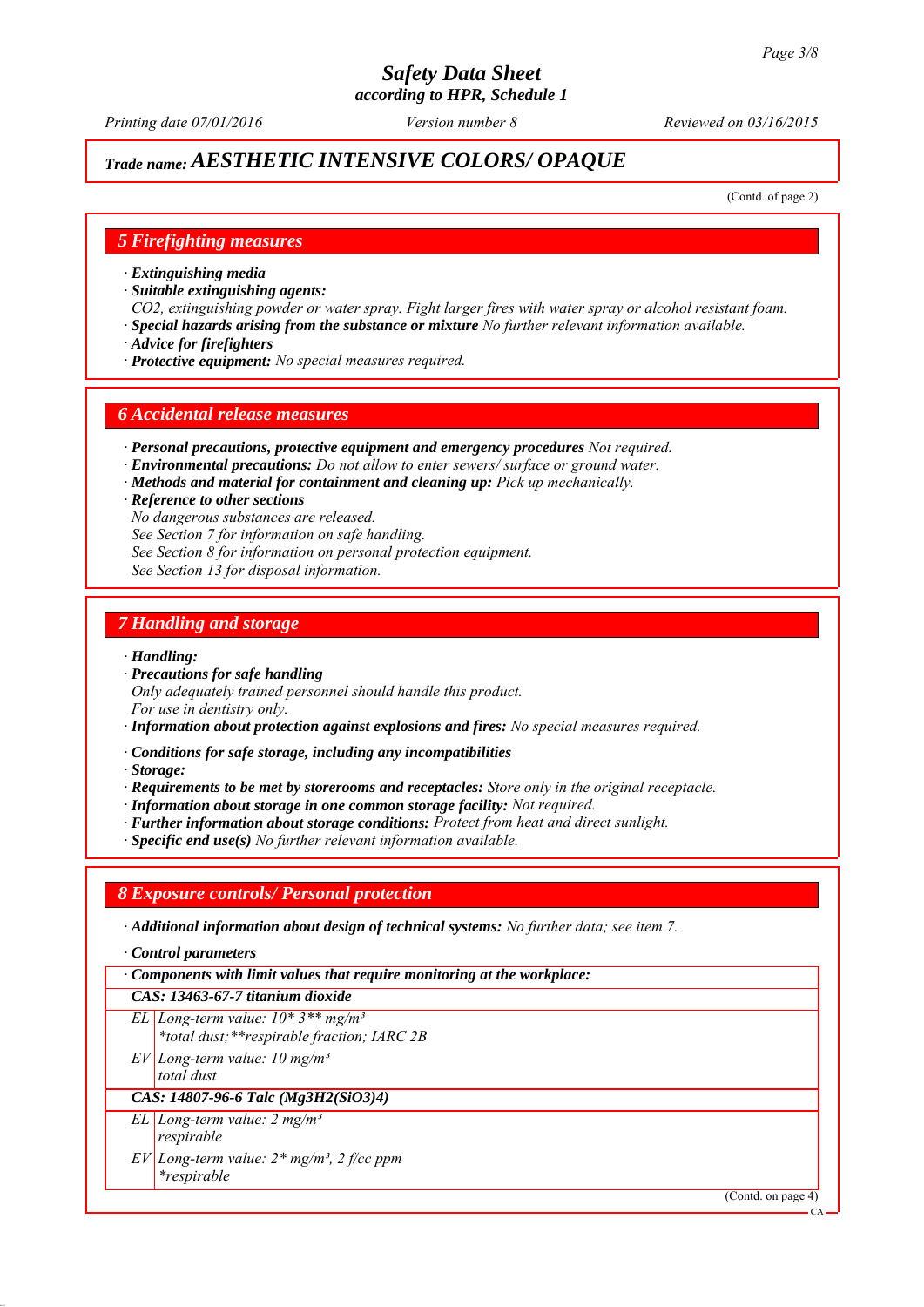*according to HPR, Schedule 1*

*Printing date 07/01/2016 Reviewed on 03/16/2015 Version number 8*

# *Trade name: AESTHETIC INTENSIVE COLORS/ OPAQUE*

(Contd. of page 3)

#### *CAS: 94-36-0 dibenzoyl peroxide*

*EL Long-term value: 5 mg/m³*

*EV Long-term value: 5 mg/m³*

*∙ Additional information: The lists that were valid during the creation were used as basis.*

#### *∙ Exposure controls*

- *∙ Personal protective equipment:*
- *∙ General protective and hygienic measures:*
- *Usual hygienic measures for dental practice and dental laboratories.*

*Keep away from foodstuffs, beverages and feed.*

*Wash hands before breaks and at the end of work.*

- *Avoid contact with the skin.*
- *∙ Breathing equipment: Not required.*
- *∙ Protection of hands:*



*Protective gloves*

*The glove material has to be impermeable and resistant to the product/ the substance/ the preparation. Due to missing tests no recommendation to the glove material can be given for the product/ the preparation/ the chemical mixture.*

*Selection of the glove material on consideration of the penetration times, rates of diffusion and the degradation*

*∙ Material of gloves*

*The selection of the suitable gloves does not only depend on the material, but also on further marks of quality and varies from manufacturer to manufacturer. As the product is a preparation of several substances, the resistance of the glove material can not be calculated in advance and has therefore to be checked prior to the application.*

*∙ Penetration time of glove material*

*The exact break through time has to be found out by the manufacturer of the protective gloves and has to be observed.*

*∙ Eye protection: Safety glasses*

| · Information on basic physical and chemical properties<br><b>General Information</b><br>$\cdot$ Appearance: |                                    |  |
|--------------------------------------------------------------------------------------------------------------|------------------------------------|--|
| Form:                                                                                                        | Powder                             |  |
| Color:                                                                                                       | According to product specification |  |
| $\cdot$ Odor:                                                                                                | Characteristic                     |  |
| • Odor threshold:                                                                                            | Not determined.                    |  |
| $\cdot$ pH-value:                                                                                            | Not applicable.                    |  |
| $\cdot$ Change in condition                                                                                  |                                    |  |
| Melting point/Melting range:                                                                                 | 150 °C                             |  |
| <b>Boiling point/Boiling range:</b>                                                                          | Undetermined.                      |  |
| · Flash point:                                                                                               | 250 °C                             |  |
| · Flammability (solid, gaseous):                                                                             | Not determined.                    |  |
| $\cdot$ Auto igniting:                                                                                       | Product is not selfigniting.       |  |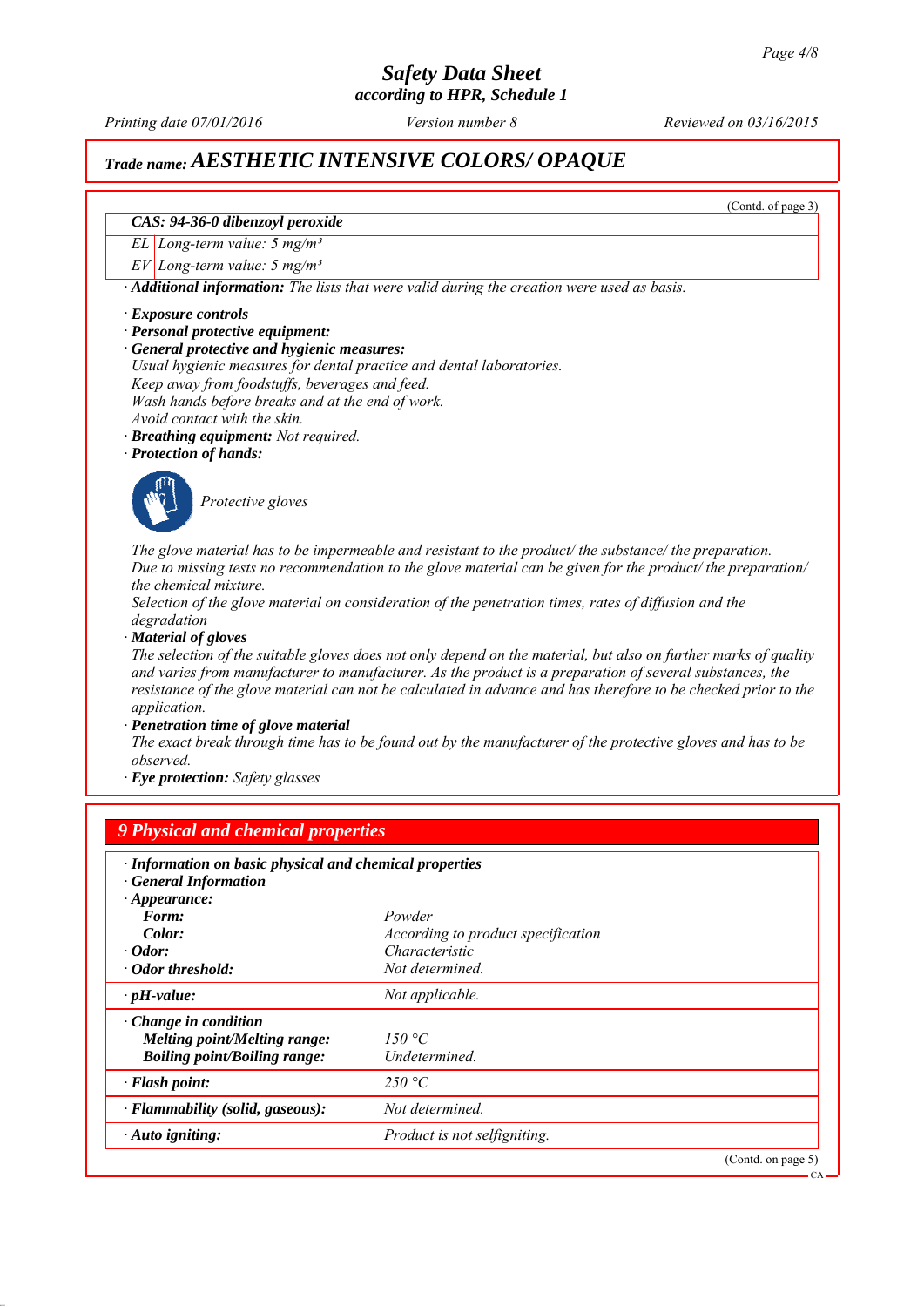*according to HPR, Schedule 1*

*Printing date 07/01/2016 Reviewed on 03/16/2015 Version number 8*

# *Trade name: AESTHETIC INTENSIVE COLORS/ OPAQUE*

|                                                            | (Contd. of page 4)                            |
|------------------------------------------------------------|-----------------------------------------------|
| $\cdot$ Danger of explosion:                               | Product does not present an explosion hazard. |
| $\cdot$ Explosion limits:                                  |                                               |
| Lower:                                                     | Not determined.                               |
| <b>Upper:</b>                                              | Not determined.                               |
| · Vapor pressure:                                          | Not applicable.                               |
| $\cdot$ Density at 20 $\cdot$ C:                           | 1.2 $g/cm^3$                                  |
| · Relative density                                         | Not determined.                               |
| $\cdot$ Vapor density                                      | Not applicable.                               |
| $\cdot$ Evaporation rate                                   | Not applicable.                               |
| $\cdot$ Solubility in / Miscibility with                   |                                               |
| Water:                                                     | Nearly insoluble.                             |
| · Partition coefficient (n-octanol/water): Not determined. |                                               |
| $\cdot$ Viscosity:                                         |                                               |
| Dynamic:                                                   | Not applicable.                               |
| Kinematic:                                                 | Not applicable.                               |
| $\cdot$ Other information                                  | No further relevant information available.    |

### *10 Stability and reactivity*

*∙ Reactivity No further relevant information available.*

- *∙ Chemical stability Stable under normal handling and storage conditions.*
- *∙ Thermal decomposition / conditions to be avoided: No decomposition if used according to specifications.*
- *∙ Possibility of hazardous reactions No dangerous reactions known.*
- *∙ Conditions to avoid No further relevant information available.*
- *∙ Incompatible materials: No further relevant information available.*
- *∙ Hazardous decomposition products: None under normal conditions of storage and use.*

#### *\* 11 Toxicological information*

#### *∙ Information on toxicological effects*

- *∙ Acute toxicity:*
- *∙ on the skin: No irritant effect.*
- *∙ on the eye: No irritating effect.*
- *∙ Sensitization: No sensitizing effects known.*
- *∙ Additional toxicological information: No further relevant information available.*

#### *∙ Carcinogenic categories*

|                                    | · IARC (International Agency for Research on Cancer)                    |    |
|------------------------------------|-------------------------------------------------------------------------|----|
| CAS: 13463-67-7 titanium dioxide   |                                                                         |    |
|                                    | CAS: 14807-96-6 Talc (Mg3H2(SiO3)4)                                     |    |
| $CAS: 94-36-0$                     | dibenzoyl peroxide                                                      |    |
|                                    | $\overline{NTP(National Toxicology Program)}$                           |    |
| None of the ingredients is listed. |                                                                         |    |
|                                    | $\overline{\cdot$ OSHA-Ca (Occupational Safety & Health Administration) |    |
| None of the ingredients is listed. |                                                                         |    |
|                                    |                                                                         | CA |

(Contd. on page 6)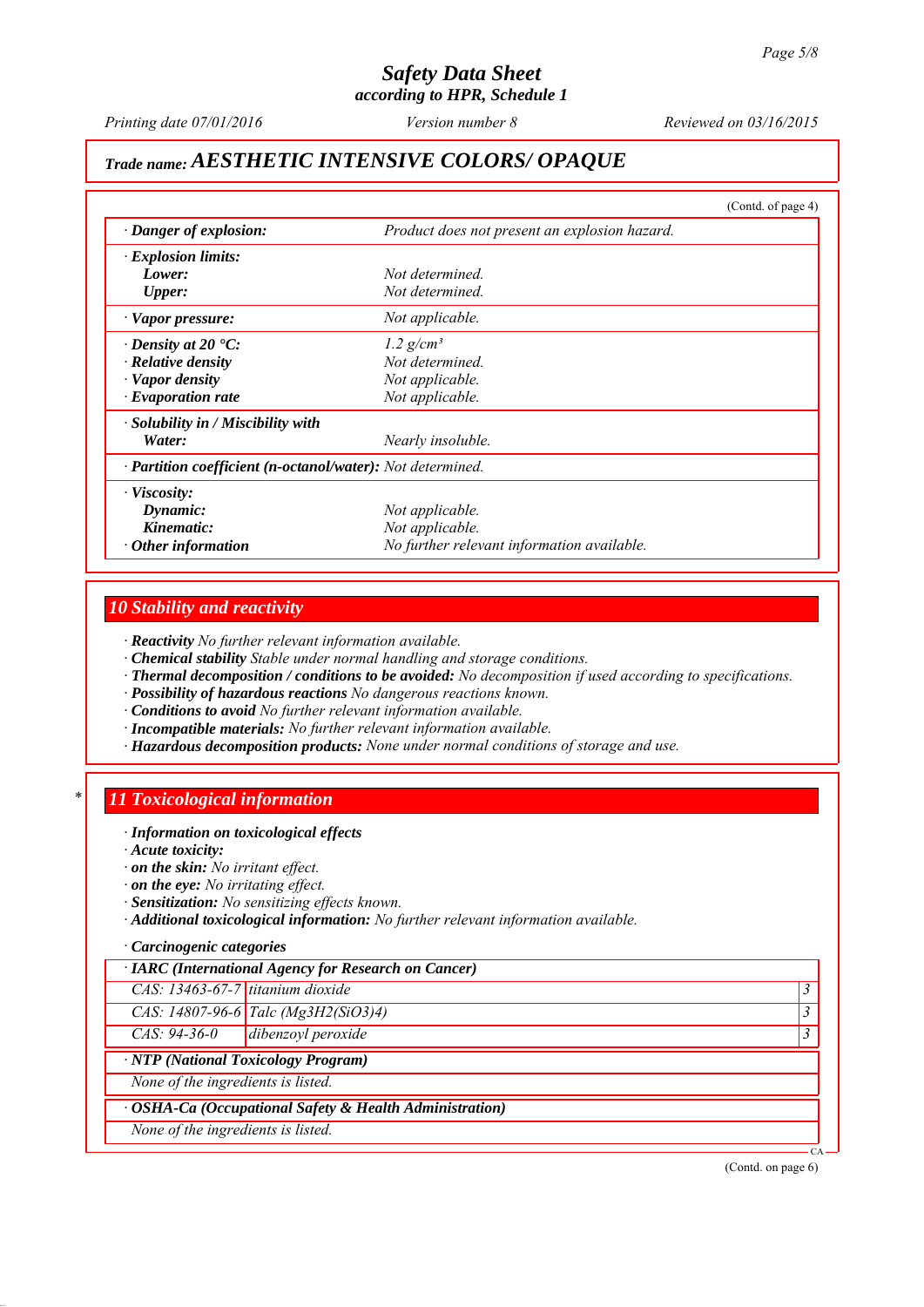*Printing date 07/01/2016 Reviewed on 03/16/2015 Version number 8*

# *Trade name: AESTHETIC INTENSIVE COLORS/ OPAQUE*

(Contd. of page 5)

### *12 Ecological information*

- *∙ Toxicity*
- *∙ Aquatic toxicity: No further relevant information available.*
- *∙ Persistence and degradability No further relevant information available.*
- *∙ Behavior in environmental systems:*
- *∙ Bioaccumulative potential No further relevant information available.*
- *∙ Mobility in soil No further relevant information available.*
- *∙ Additional ecological information:*
- *∙ General notes:*
- *Water hazard class 1 (Self-assessment): slightly hazardous for water*

*Do not allow undiluted product or large quantities of it to reach ground water, water course or sewage system.*

- *∙ Results of PBT and vPvB assessment*
- *∙ PBT: Not applicable.*
- *∙ vPvB: Not applicable.*
- *∙ Other adverse effects No further relevant information available.*

#### *13 Disposal considerations*

- *∙ Waste treatment methods*
- *∙ Recommendation:*

*Take to an approved landfill or a waste incineration plant, under conditions approved by the local authority.*

*∙ Uncleaned packagings:*

*∙ Recommendation: Disposal must be made according to official regulations.*

| · UN-Number<br>· DOT, TDG, ADN, IMDG, IATA                                        | Void                                                                              |
|-----------------------------------------------------------------------------------|-----------------------------------------------------------------------------------|
| $\cdot$ UN proper shipping name<br>· DOT, TDG, ADN, IMDG, IATA                    | Void                                                                              |
| $\cdot$ Transport hazard class(es)                                                |                                                                                   |
| · DOT, TDG, ADN, IMDG, IATA<br>· Class                                            | Void                                                                              |
| · Packing group<br>· DOT, TDG, IMDG, IATA                                         | Void                                                                              |
| $\cdot$ Environmental hazards:<br>$\cdot$ Marine pollutant:                       | No                                                                                |
| · Special precautions for user                                                    | Not applicable.                                                                   |
| Transport in bulk according to Annex II of<br><b>MARPOL73/78 and the IBC Code</b> | Not applicable.                                                                   |
| · Transport/Additional information:                                               | Product is not classified as a dangerous good for transport<br>(ADR, IMDG, IATA). |
| · UN "Model Regulation":                                                          | Void                                                                              |

(Contd. on page 7)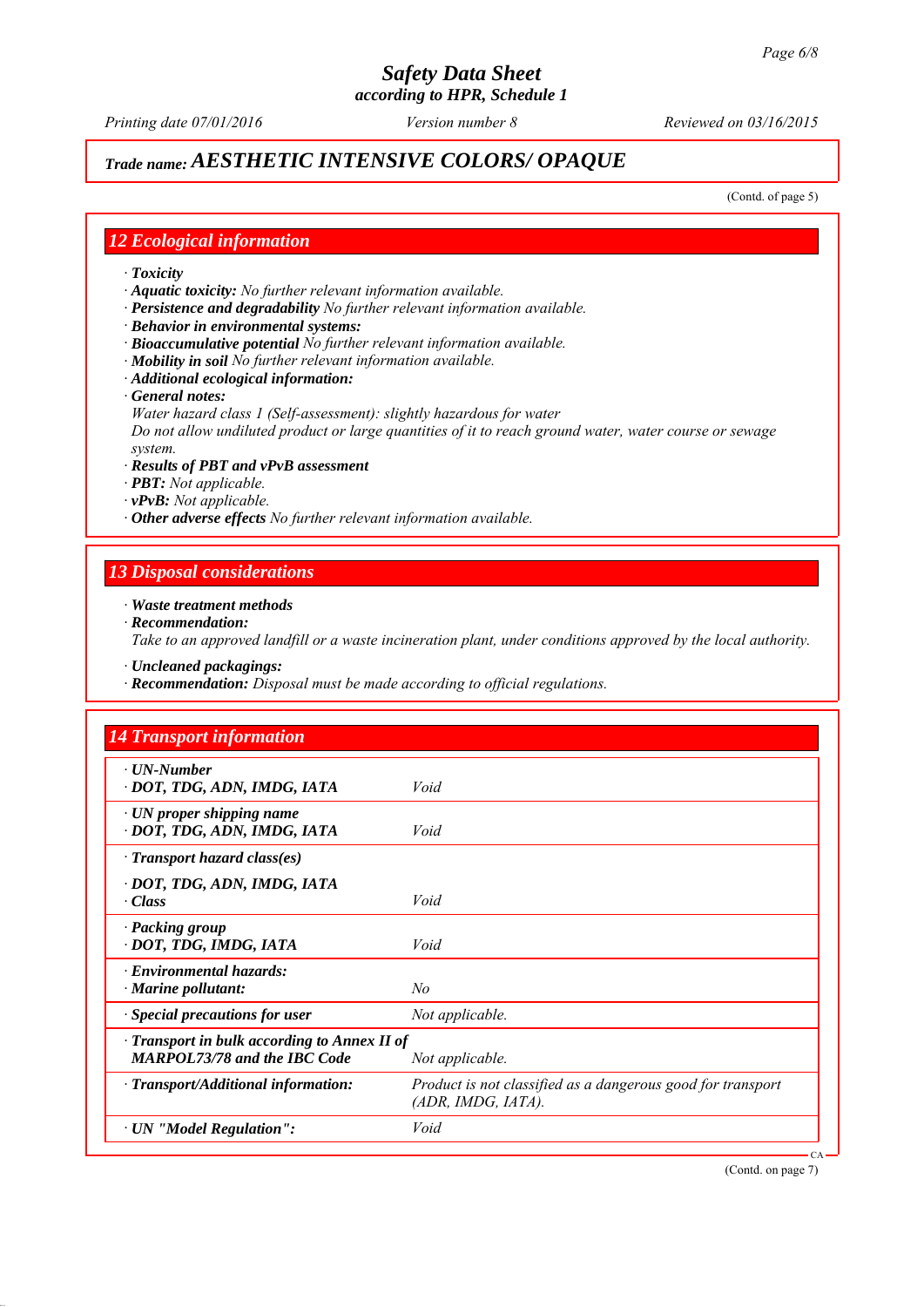*Printing date 07/01/2016 Reviewed on 03/16/2015 Version number 8*

# *Trade name: AESTHETIC INTENSIVE COLORS/ OPAQUE*

(Contd. of page 6)

### *15 Regulatory information*

*∙ Safety, health and environmental regulations/legislation specific for the substance or mixture*

*∙ Sara*

*∙ Section 355 (extremely hazardous substances):*

*None of the ingredients is listed.*

*∙ Section 313 (Specific toxic chemical listings):*

*CAS: 94-36-0 dibenzoyl peroxide*

*∙ TSCA (Toxic Substances Control Act):*

*All ingredients are listed.*

*∙ Proposition 65*

*∙ Chemicals known to cause cancer:*

*None of the ingredients is listed.*

*∙ Chemicals known to cause reproductive toxicity for females:*

*None of the ingredients is listed.*

*∙ Chemicals known to cause reproductive toxicity for males:*

*None of the ingredients is listed.*

*∙ Chemicals known to cause developmental toxicity:*

*None of the ingredients is listed.*

*∙ Carcinogenic categories*

*∙ EPA (Environmental Protection Agency)*

*None of the ingredients is listed.*

*∙ TLV (Threshold Limit Value established by ACGIH)*

*CAS: 13463-67-7 titanium dioxide A4*

*CAS: 14807-96-6 Talc (Mg3H2(SiO3)4) A4*

*CAS: 94-36-0 dibenzoyl peroxide A4*

*∙ NIOSH-Ca (National Institute for Occupational Safety and Health)*

*CAS: 13463-67-7 titanium dioxide*

*∙ GHS label elements*

*The product is classified and labeled according to the Globally Harmonized System (GHS). ∙ Hazard pictograms*



*∙ Signal word Warning*

*∙ Hazard-determining components of labeling: titanium dioxide Talc (Mg3H2(SiO3)4) dibenzoyl peroxide ∙ Hazard statements*

- *May cause an allergic skin reaction. Suspected of causing cancer.*
- *∙ Precautionary statements*
- *Obtain special instructions before use.*

CA